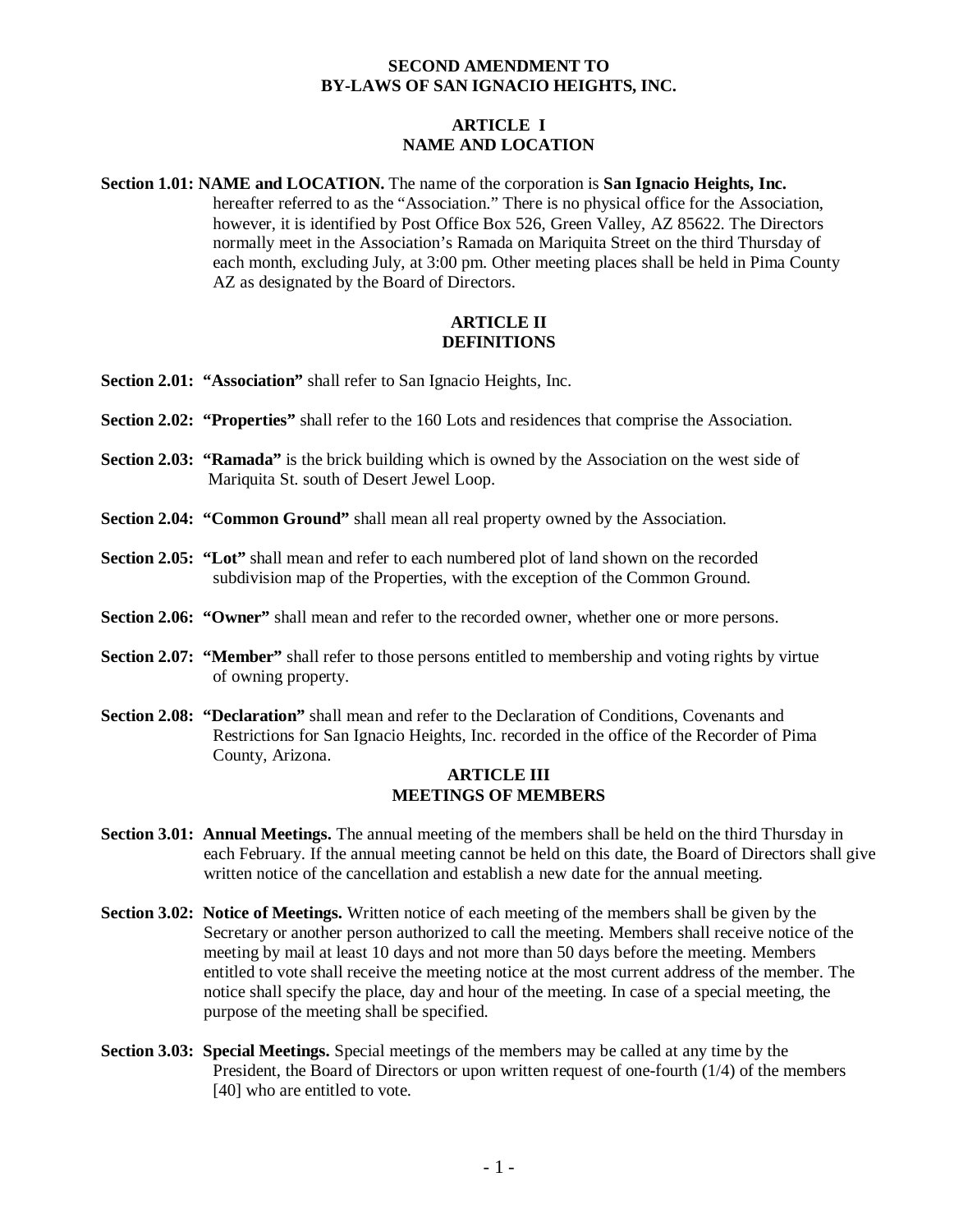- **Section 3.04: Quorum.** The presence of one tenth (1/10) of the members [16] who are entitled to vote shall constitute a quorum except as stated in the Articles of Incorporation, the Declaration or these By-Laws. If such a quorum is not present, the members have the power to adjourn the meeting from time to time, without notice other than announcement at the meeting, until a quorum is present.
- **Section 3.05: Voting.** All members shall be entitled to vote on matters of concern to the Association. Each member shall be entitled to exercise one (1) vote for each Lot, independent of type of ownership, i.e., husband and wife, joint tenants, etc.

# **ARTICLE IV BOARD OF DIRECTORS**

- **Section 4.01: Number.** The affairs of the Association shall be managed by a Board of five (5) Directors who are members of the Association.
- **Section 4.02: Term of Office.** Directors shall serve a three (3) year term in office. Directors may be reelected for a second three year term.
- **Section 4.03: Removal.** Any Director may be removed from the Board, with cause, by a majority vote of the members of the Association. In the event of death, resignation or removal of a Director, the successor shall be appointed by the remaining members of the Board and shall serve for the unexpired term of the predecessor.
- **Section 4.04: Compensation.** No Director shall receive compensation for any service they contribute to the Association. However, any Director may be reimbursed for their actual expenses incurred in the performance of duties.
- **Section 4.05: Action taken Without a Meeting.** The Directors shall have the right to take any action in the absence of a meeting which they could take at a meeting by obtaining the written approval of all of the Directors. Any action so approved shall have the same effect as though taken at a meeting of the Directors.

#### **ARTICLE V NOMINATION AND ELECTION OF DIRECTORS**

- **Section 5.01: Nominations.** Nominations for election to the Board of Directors shall be made by a Nominating Committee. The Nominating Committee shall consist of a Chairperson, who shall be a member of the Board of Directors and two or more members selected from the members of the Association. The Nominating Committee shall make as many nominations as it shall determine, but not less than the number of vacancies to be filled.
- **Section 5.02: Election.** Election to the Board of Directors shall be by written ballot, either mailed to the Association on a date selected prior to the Annual Meeting or brought to the Annual Meeting. One ballot per lot shall be permitted. The person(s) receiving the larges number of votes shall be elected.

### **ARTICLE VI MEETINGS OF DIRECTORS**

**Section 6.01: Regular Meetings.** Regular meetings of the Board of Directors shall be held monthly, except for July, in the Ramada on the third  $(3<sup>rd</sup>)$  Thursday at 3:00 pm.

**Section 6.02: Special Meetings.** Special meetings of the Board of Directors shall be held when called by the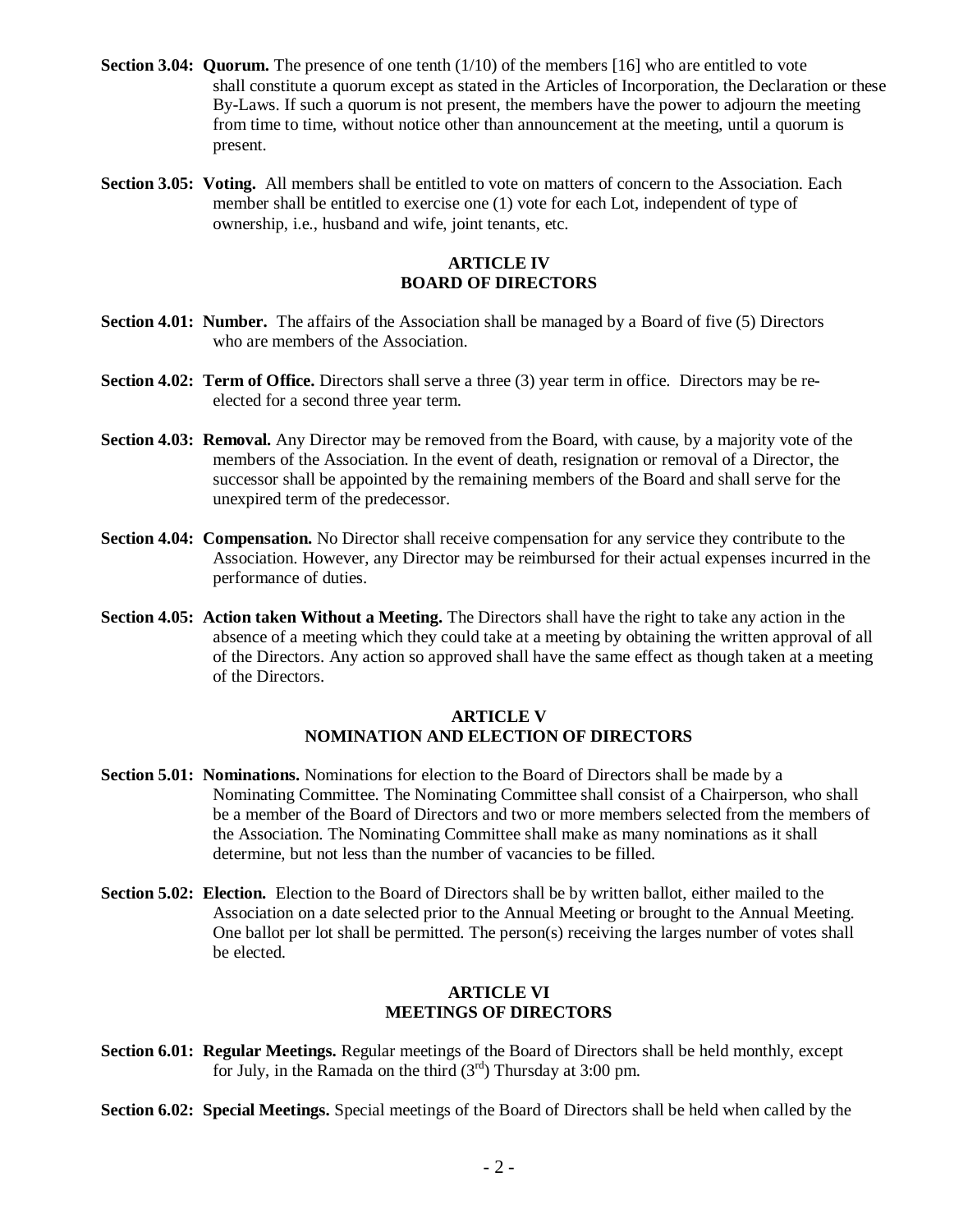President of the Association or by any two (2) Directors, not less than three (3) days notice of the meeting.

**Section 6.03: Quorum.** Three (3) members shall constitute a quorum for the official conduct of business.

# **ARTICLE VII POWERS AND DUTIES OF THE BOARD OF DIRECTORS**

**Section 7.01: Powers.** The Board of Directors shall have the power to:

- a. Adopt and publish rules and regulations governing use of the Common grounds and the personal conduct of the members and their guest on the Common Grounds.
- b. Suspend voting rights to members who are default in payment of dues or any assessments.
- c. Declare the office of a member of the Board of Directors to be vacant if a Director is absent from three (3) consecutive regular board meetings.
- d. Employ a manager, an independent contractor or other employees as they determine necessary. An attorney or other representative may not be hired to bring action on the behalf of the Association against any person or organization in any court or administrative hearing or before a government body, without fifty percent (50%) approval of disinterested members not involved in the proceedings personally.

**Section 7.02: Duties.** It shall be the duty of the Board of Directors to:

- a. Supervise all officers, agents and employees of this Association and to see that their duties are properly performed.
- b. Fix the amount of the annual dues and/or assessments against each Lot and send written notice of dues and/or assessments to every owner.
- c. Procure and maintain adequate liability and hazard insurance on the property owned by the Association. Officers and employees having fiscal responsibility shall be bonded.
- d. Be responsible for Common Ground and roads to be maintained.
- e. Develop guidelines and regulations for establishing fines or assessing penalties for violations of the Declaration. The Board shall also establish procedures for a hearing by any person aggrieved by a decision of the Board or a Committee acting on behalf of the Board. Such guidelines and regulations shall be written and sent to owners by regular mail.

# **ARTICLE VIII OFFICERS AND THEIR DUTIES**

- **Section 8.01: Enumeration of Officers.** The officers of this Association shall be a President, Vice-president, Secretary and Treasurer.
- **Section 8.02: Election of Officers.** The election of officers shall take place on the first meeting of the Board of Directors following each annual meeting of the members.
- **Section 8.03: Term of Office.** An officer may retain the office as elected by the Board of Directors following each annual meeting.
- **Section 8.04: Special Appointments.** The Board may appoint persons to an office for a specified time.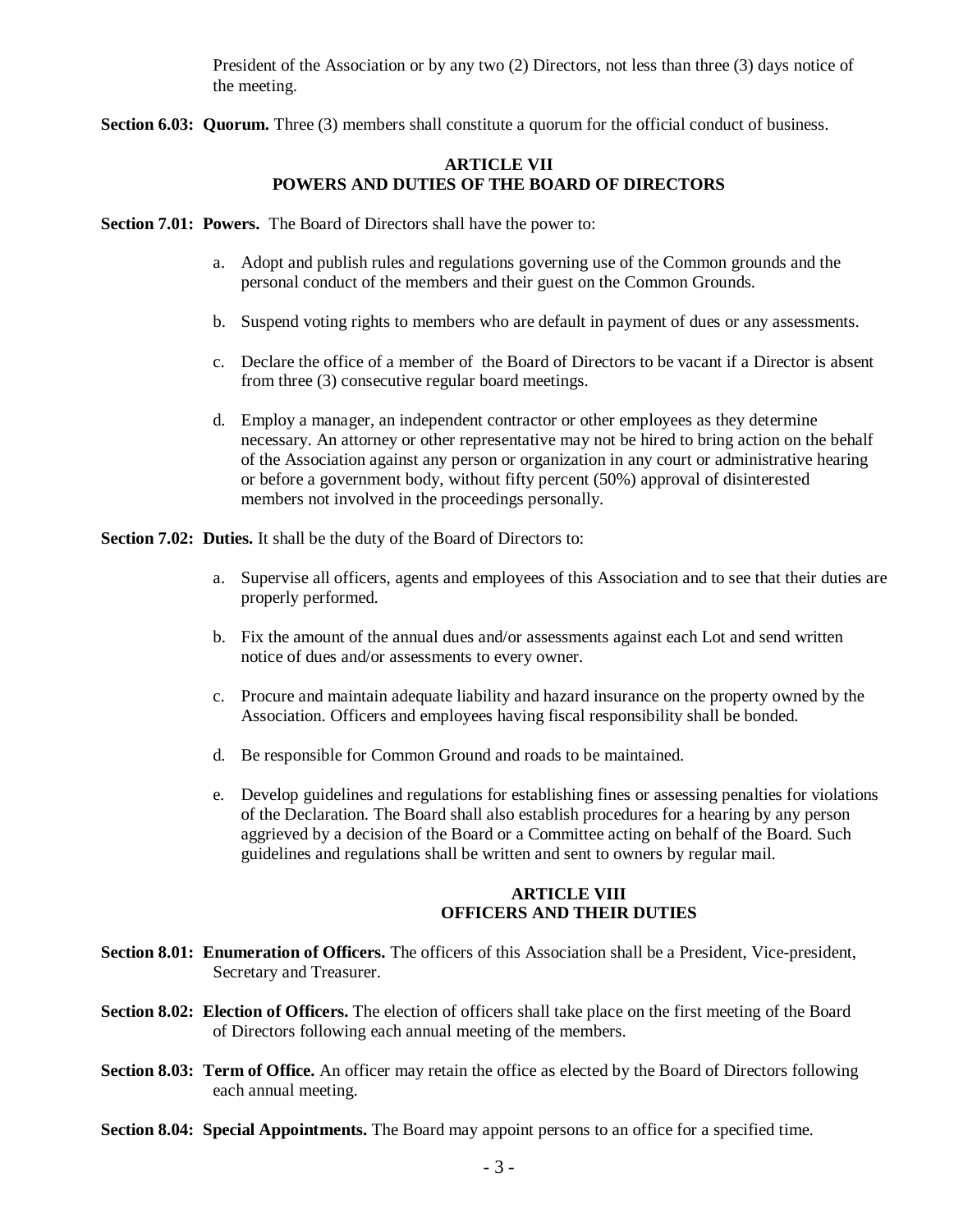**Section 8.05: Resignation and Removal.** Any office may be removed from office by the Board with cause. Any officer may resign at any time, giving written notice to the Board, the President or the Secretary. Such resignation shall take effect on the date of receipt of the notice or at any time specified in the notice.

**Section 8.06: Duties.** The duties of the officers are as follows:

- a. **PRESIDENT.** The President shall preside at all meetings of the Board of Directors ; shall see that orders and resolutions of the Board are carried on.
- b. **VICE-PRESIDENT.** The Vice President shall act in place of the President in the event of an absence, inability or refusal to act, and shall exercise and discharge such other duties as may be required by the Board.
- c. **SECRETARY.** The Secretary shall record the votes and keep the minutes of all meetings and proceedings of the Board and of the members; post notice of meetings of the Board and of members at the Ramada and shall perform other duties as required by the Board.
- d. **TREASURER.** The Treasurer shall receive and deposit in appropriate bank accounts all moneys of the Association and shall disburse such funds as directed by resolution of the Board of Directors with the exception of those disbursements made in the ordinary course of business; shall sign all checks; keep proper account books; provide for an annual audit at the end of each calendar year; keep appropriate current records showing members of the Association along with their addresses; prepare an annual budget and statement of income and expenditures to be presented to the members at or prior to the annual meeting.

# **ARTICLE IX COMMITTEES**

**Section 9.01: Standing Committees.** The standing committees of the Association shall be:

- a. Architectural Committee
- b. Audit Committee
- c. Common Ground Maintenance/Residential Landscape Committee
- d. Nominating Committee
- e. Roads Committee

Each Committee shall consist of a Chair and three or more members, unless fewer are specified, and shall include a member of the Board of Directors. The Director on each Committee shall serve in an oversight capacity. Any recommendations from the Committees shall be approved by the Board of Directors before any action can be taken.

- **Section 9.02: Architectural Committee.** This Committee shall review, approve or disapprove, modifications such as additions, remodeling, paint color, roof color, all things that affect the structure of the property.
- **Section 9.03: Audit Committee.** This Committee shall make an annual audit of the Association's financial reports during the calendar year and approve the proposed budget to be presented to the membership prior to the annual meeting.
- **Section 9.04: Common Ground Maintenance/Residential Landscape Committee.** This Committee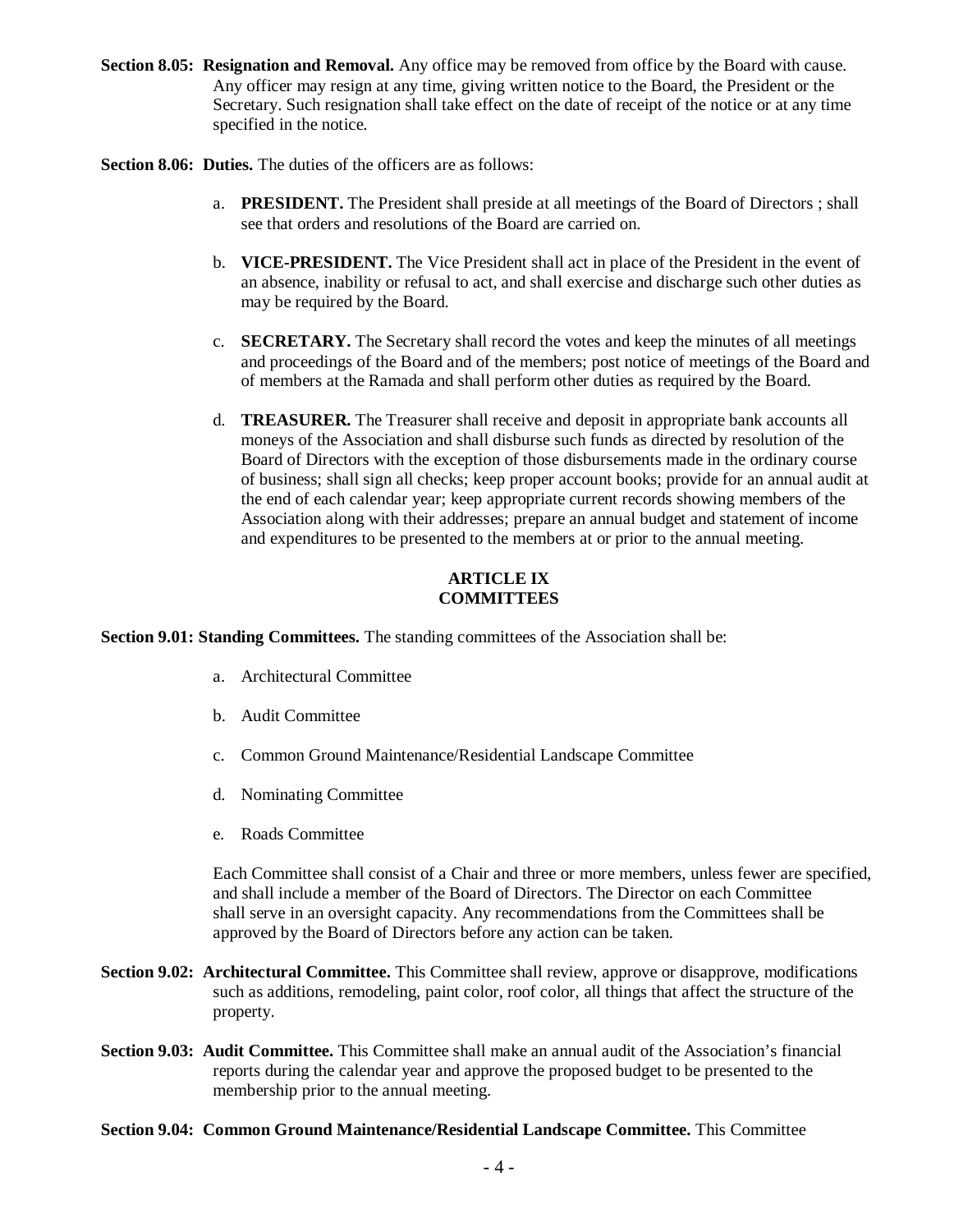shall work with the professional maintenance personnel to maintain the common ground with its original desert look, to prevent erosion, keep growth under control and remove and replace plantings when warranted. The Committee will also cooperate with homeowners to insure the maintenance of their property and keep growth under control.

- **Section 9.05: Nominating Committee.** See Article V.
- **Section 9.06: Roads Committee.** This Committee will do periodic review of the roads; propose a current schedule for maintenance and repairs and propose a long term schedule for maintenance and repairs.
- **Section 9.07: Minutes and Reports.** All Committees shall maintain a record of meetings and pertinent action to be taken. Committee Chairs or Committee members will be allocated time on the agenda at the monthly meetings of the Board of Directors. Annual reports by Chairs shall be made at the annual membership meeting.
- **Section 9.08: Responsibility to the Board of Directors.** All requests from the Committees shall be either approved or disapproved by the Board of Directors.
- **Section 9.09: Additional Committees.** The Board of Directors may, at their discretion, assign additional committees as it deems necessary.

# **ARTICLE X INDEMNIFICATION**

- **Section 10.01: Indemnification.** Every Officer or Director of the Association shall be indemnified by the Association against all expenses, liabilities and penalties, including counsel fees, reasonably incurred by or imposed upon them in connection with any proceedings to which they may be made a party or in which they may become involved by reason of any acts or omissions alleged to have been committed by them while acting within the scope of their term of office as a Director or officer of the Association, including any settlement, provided that the Board of Directors determines that the person acted in good faith and did not act, fail to act or refuse to act willfully with gross negligence, or with fraudulent or criminal intent in regard to the matter involved in the action or proceeding.
- **Section 10.02: Insurance.** The Association shall purchase and maintain insurance on behalf of any person who is a Director or officer of the Association or was serving at the request of the Association as a Director or officer against any liability asserted against them and incurred by them in any capacity or arising out of their status.

### **ARTICLE XI BOOKS AND RECORDS**

- **Section 11.01: Books and Records.** The books, records and papers of the Association shall be available for review by any Association member.
- **Section 11.02: Storage.** There are records in storage at the Amado Storage Corral, Unit 60, as well as records which are stored in the locked closet and in the locked file cabinet in the Ramada. Members may contact a member of the Board of Directors to gain access to the records.

### **ARTICLE XII DUES AND ASSESSMENTS**

**Section 12.01: Dues and Assessments.** Each member is obligated to pay dues and/or assessments to the Association. Any dues and/or assessments which are not paid within sixty (60) days of the due date shall be considered delinquent.